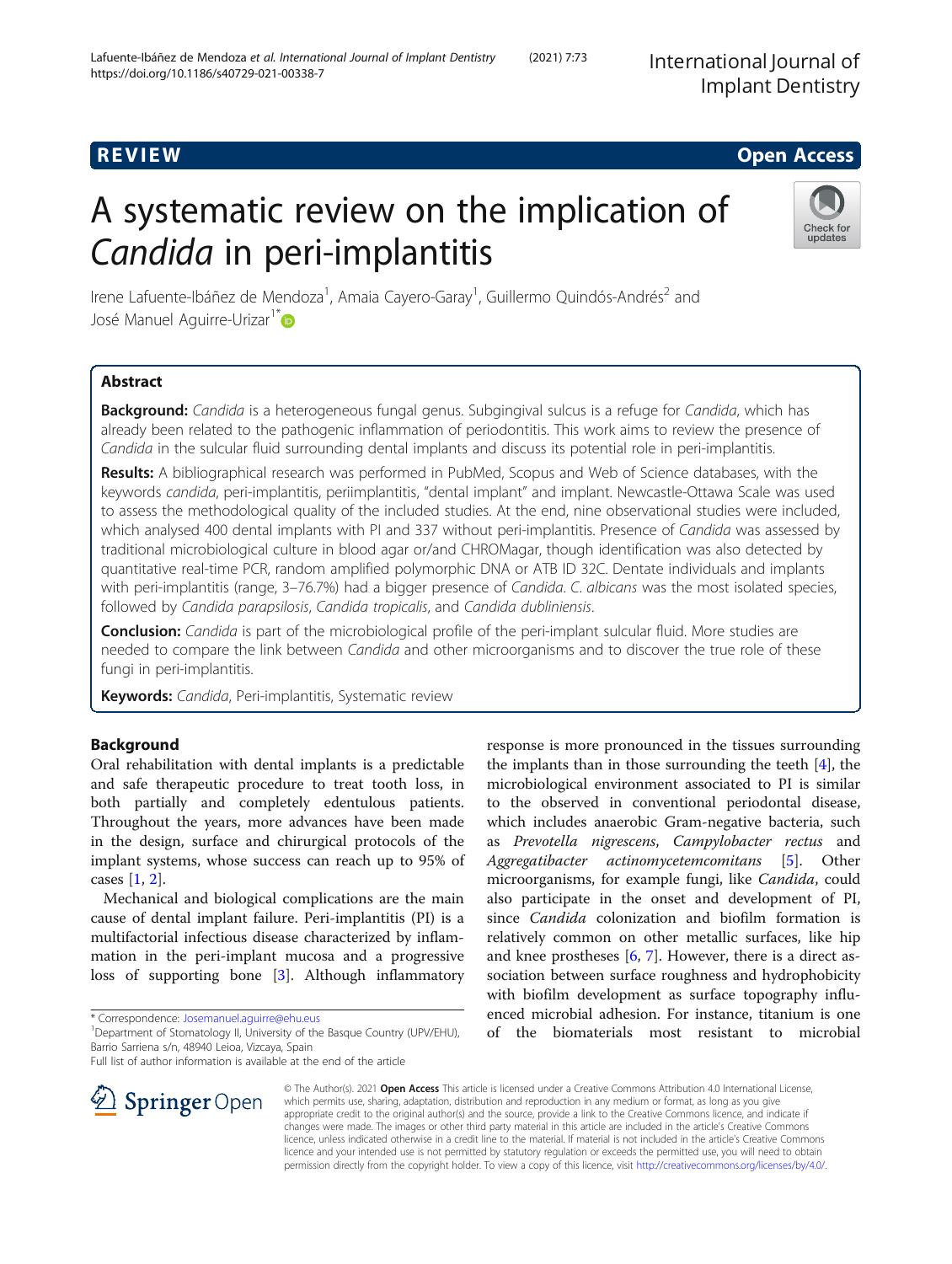colonization and to the development of C. albicans and bacterial biofilms [\[8](#page-6-0)].

Candida is a commensal of the oral cavity that can be isolated from many healthy individuals but can trigger mucosa infections (candidiasis) associated to different predisposing factors, like immunodeficiency [\[9\]](#page-7-0). Subgingival sulcus can also play as a refuge for pathogenic fungi [[10\]](#page-7-0). In addition, different species of Candida have already been associated with the maintenance of periodontal inflammation in periodontitis [\[11](#page-7-0), [12](#page-7-0)]. Nevertheless, the mechanisms by which Candida may enhance bone resorption, especially in the jaws, are unclear.

Candida albicans is the species more frequently isolated in PI, developing thick biofilms over the periimplant surface  $[10]$ . Given its ability to adhere to the implant area in intimate contact with the bone, it has been hypothesized that *Candida* could also contribute to the progression of PI, but this link has yet to be elucidated.

The objective of this work is to make a systematic review of the literature, aiming to recognize the presence of different species of Candida in the peri-implant niche and to discuss its role in the pathogenesis and progression of peri-implantitis.

#### Methods

#### Research strategy

The methodological design of this study matches the PRISMA criteria and guidelines [\[13\]](#page-7-0). In this systematic review, we address the question "what is the role of Candida in the development of peri-implantitis?".

Two independent co-authors (ILIM, ACG) performed a systematic bibliographical research in PubMed (US National Gallery of Medicine), Scopus and Web of Science/Knowledge. The search strategy consisted in different combinations of the MeSH keywords: Candida, periimplantitis, periimplantitis, "dental implant" and implant (candida AND peri-implantitis; candida AND periimplantitis; candida AND dental implant; candida AND implant).

#### Inclusion and exclusion criteria

Inclusion criteria were studies published in English or Spanish until December 2020 in patients with dental implants and diagnosis of PI and/or analysing samples from the sulcular fluid surrounding dental implants. Among exclusion criteria were case reports, reviews, position papers, and author opinions. Moreover, those studies not available in full format and experimental studies were also excluded.

#### Selection of the studies and data collection

The study selection and data extraction were also performed by two reviewers (JMAU and ILIM). A third one

(JMAU) participated in the decision-making in case of doubt about the inclusion of the studies. Also, if essential data for the review was missing or unclear, the corresponding author clarified the problem.

The titles and abstracts of the retrieved references were screened for relevance and after this, the full texts of all articles potentially eligible were analysed against the inclusion/exclusion criteria. In order to collect the information of the different studies retrieved, a standard document was utilized for data regarding authors, year of publication, study design, diagnostic criteria, clinical specimens, implant systems used, and microbiological methods. In addition, quantitative data on the isolation of Candida and other microorganisms were collected for both peri-implantitis and healthy implants.

For categorical variables, we performed a descriptive statistical analysis to obtain frequencies and percentages, as well as to determine the average and standard deviation for quantitative variables.

#### Risk of bias

A modified Newcastle-Ottawa Scale (NOS) was used to assess the methodological quality of the included studies [[14\]](#page-7-0). This system analyses the risk of bias of nonrandomized studies, taking into account three domains and eight items for cohort studies: selection, comparability and outcome. The total maximum score is 9; a study with a score from 7 to 9 has high quality; 4 to 6, high risk of bias; and 0 to 3, very high risk of bias.

#### Results

#### Bibliographical search and retrieval

The selection process of search and retrieval of literature is showed in Fig. [1](#page-2-0). Initially, 1185 records were retrieved from databases, from which 41 were excluded due to not being published in English or Spanish, 131 because they were not made in humans and 87 for being duplicates. Thus, 926 articles were screened, but 691 were eliminated because they did not study the presence of Candida in dental implants, another 210 for being case reports, reviews or author opinions and other 10 for not being available in full-text.

After the detailed analysis, 15 articles studying the presence of *Candida* in patients with dental implants were included. However, during the extraction data process, we saw that only nine of them compared patients with and without PI, which accounted for the  $0.78\%$  of the initial number (Table [1](#page-2-0))  $[10, 15 [10, 15 [10, 15 [10, 15 [10, 15-$ [22\]](#page-7-0). So, the remaining six manuscripts were discarded since they studied patients with dental implants but without diagnosis of the peri-implant status [[2,](#page-6-0) [23](#page-7-0)–[27\]](#page-7-0).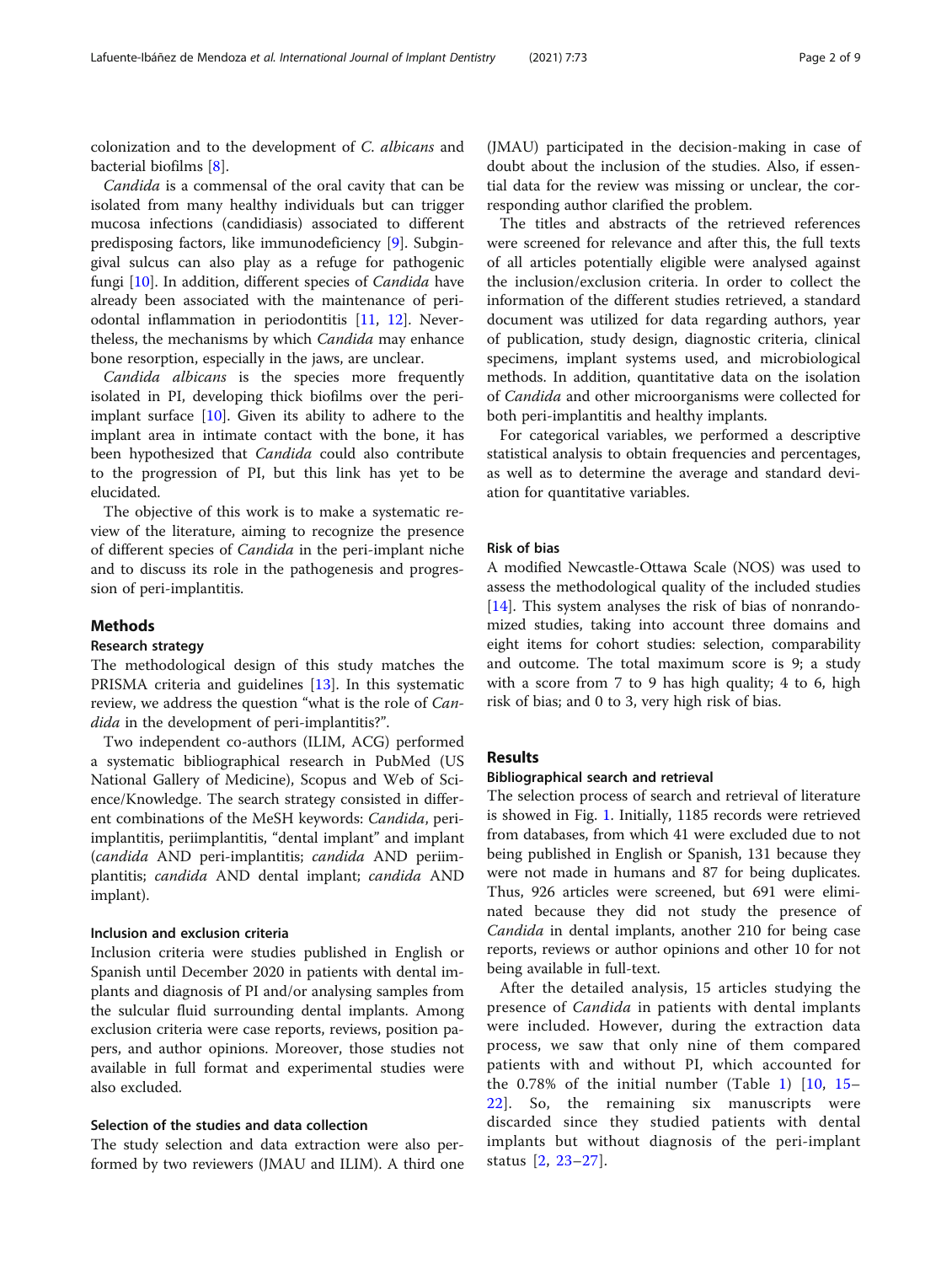

<span id="page-2-0"></span>

#### Table 1 Clinical data of the included studies

| Authors and year            | Country      | Assessment<br>of Candida | <b>Patients</b> |    |         | Mean           | Dental implants |           |         |
|-----------------------------|--------------|--------------------------|-----------------|----|---------|----------------|-----------------|-----------|---------|
|                             |              |                          | <b>Total</b>    | PI | Healthy | age<br>(years) | Total           | <b>PI</b> | Healthy |
| Rosenberg et al. 1991 [15]  | USA          |                          | 75              | 11 | 64      |                | 83              |           |         |
| Leonhardt et al. 1999 [16]  | Sweden       | Blood agar               | 88              | 37 | 51      | 63             |                 |           |         |
| Listgarten et al. 1999 [17] | <b>USA</b>   | Blood agar               | 41              | 41 | 0       | 59             | 44              | 44        | 0       |
| Albertini et al. 2015 [18]  | Spain        | CHROMagar                | 33              | 33 | 0       | 67.1           | 48              | 48        | 0       |
| Canullo et al. 2015 [19]    | Italy        | qPCR                     | 534             | 53 | 481     | 62,25          | 235             | 231       | 1276    |
| Schwarz et al. 2015 [20]    | Germany      | qPCR                     | 29              | 19 | 10      | ٠              | 29              | 19        | 10      |
| Bertone et al. 2016 [21]    | Argentine    | CHROMagar                | 40              | 40 | $\circ$ | 56             | 89              | 49        | 40      |
| Alrabiah et al. 2019 [10]   | Saudi Arabia | CHROMagar                | 84              | 43 | 41      | 53,65          | 84              | 43        | 41      |
| Alsahhaf et al. 2019 [22]   | Saudi Arabia | CHROMagar                | 126             | 84 | 42      | 55,77          | 126             | 84        | 42      |

PI peri-implantitis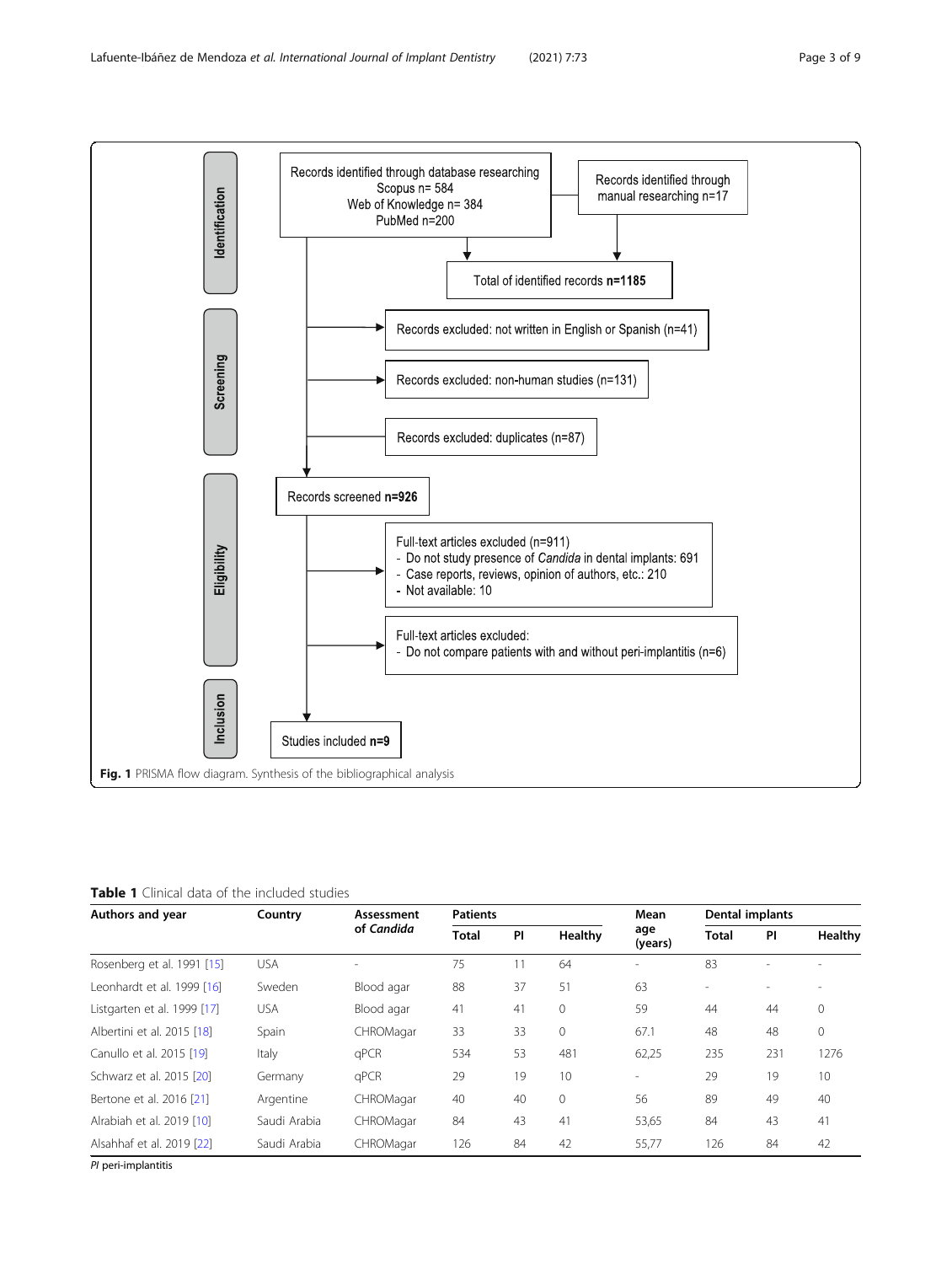### Clinical and microbiological characteristics of the included studies

The microbiological analysis was performed, in all the studies, collecting samples from the sulcular fluid with sterile paper points for different periods. Presence of Candida was assessed by traditional microbiological culture in blood agar [[16,](#page-7-0) [17](#page-7-0)] or/and CHROMagar [\[10,](#page-7-0) [18](#page-7-0), [22,](#page-7-0) [23\]](#page-7-0). Identification of clinical isolates of different Candida species was also detected by either quantitative real-time PCR [[19,](#page-7-0) [21](#page-7-0)], random amplified polymorphic DNA [\[22](#page-7-0)] or ATB ID 32 [[18](#page-7-0)]. In all cases, the patients had not taken antibiotics, at least 2 months before taking the samples.

These studies analysed 626 patients, 361 with PI (57.7%) and 265 without PI (42.3%), whose mean age varied between 53 and 67 years. Data about gender was available in 5 studies [[10,](#page-7-0) [18](#page-7-0), [19](#page-7-0), [21,](#page-7-0) [23](#page-7-0)], from which 20.3% were women (38 with PI and 33 without PI) and 79.7% (162 with PI and 117 without PI) men. Curiously, two articles from Saudi Arabia did not include female patients [[10,](#page-7-0) [23](#page-7-0)]. In total, 737 patients wearing dental implants were investigated, 400 (54.3%) with periimplantitis and 337 (45.7%) without PI (Table [1](#page-2-0)).

Only one study did not found Candida in the sulcular fluid [\[17\]](#page-7-0). The rest of the studies recognized a bigger presence of the fungi in the implants with PI (range, 3– 76.7%), in contrast to healthy ones (range, 9–50%) [[15](#page-7-0), [16,](#page-7-0) [18,](#page-7-0) [19](#page-7-0), [21](#page-7-0)–[23](#page-7-0)]. Dentate patients also had more Candida in their implants than edentulous ones [\[16](#page-7-0), [19](#page-7-0)]. Fungal colonization was observed only in dental implants with PI in three studies [[15](#page-7-0), [16](#page-7-0), [18](#page-7-0)].

C. albicans was the most isolated species, followed by Candida parapsilosis, Candida tropicalis, Candida dubliniensis, Candida boidinii, Candida guilliermondii, Candida krusei and Candida lusitaniae (Table 2). Rosenberg et al. [[15\]](#page-7-0) did not indicate the species of Candida. Most of the authors reported presence of C. albicans, as well as C. boidinii, C. dubliniensis, C. parapsilosis, C. tropicalis, C. guilliermondii, C. krusei and C. *lusitaniae*  $[10, 21-23]$  $[10, 21-23]$  $[10, 21-23]$  $[10, 21-23]$  $[10, 21-23]$  $[10, 21-23]$ . None of the authors stated if these were pure or polifungal Candida biofilms [\[10](#page-7-0), [21](#page-7-0)–[23\]](#page-7-0). C. albicans alone was observed in three studies [\[16](#page-7-0)–[18](#page-7-0)].

#### Risk of bias in individual studies

After applying modified NOS assessment, 22.2% of the studies revealed 9 stars, 44.5% of them 8 and 33.3% of them 7 (Table [3\)](#page-4-0). Overall, risk of bias was low.

## Clinical and microbiological characteristics of the excluded studies

The six articles excluded in this review analysed the presence of *Candida* in the sulcular fluid surrounding 362 dental implants [[2,](#page-6-0) [23](#page-7-0)–[27\]](#page-7-0). In most reports, C. albicans was isolated  $[2, 23, 25, 26]$  $[2, 23, 25, 26]$  $[2, 23, 25, 26]$  $[2, 23, 25, 26]$  $[2, 23, 25, 26]$  $[2, 23, 25, 26]$  $[2, 23, 25, 26]$  $[2, 23, 25, 26]$  $[2, 23, 25, 26]$ ; however, C. dubliniensis, C. glabrata, Candida kefyr and Candida norvegensis were also observed [\[20](#page-7-0), [24](#page-7-0), [26](#page-7-0)] (Table [4](#page-4-0)). The presence of *Candida* was variable, affecting between 10 and 71% of the implants. The study of Peñarrocha et al. [[24\]](#page-7-0) was the only one in which no Candida was observed in the implants investigated. This absence of *Candida* colonization might be related to the small sample size (20 patients) and to the fact that they look for the presence of C. albicans and no other species of Candida.

Gomes et al. [\[26](#page-7-0)] described that the quantity of Candida was bigger at 8 months was higher than that observed at 4 months after implant placement. Mencio et al. [[2](#page-6-0)] only observed the presence of C. albicans in implants with cemented implantabutment connections but not in those with screwed implant-abutment connections. In addition, Kilic et al. [\[23\]](#page-7-0) found more Candida colonization in patients with bar-retained overdentures (25%) than in those with locator-retained overdentures (19%) (Table [3](#page-4-0)).

Table 2 Microbiological findings of the included studies. Species of Candida

| Authors and year           | Candida presence (%)          |      |              | <b>Species of Candida</b>                                                                                 |  |  |  |
|----------------------------|-------------------------------|------|--------------|-----------------------------------------------------------------------------------------------------------|--|--|--|
|                            | Healthy<br><b>PI</b><br>Total |      |              |                                                                                                           |  |  |  |
| Rosenberg et al. 1991 [15] | 32                            | 32   | $\mathbf{0}$ | ٠                                                                                                         |  |  |  |
| Leonhardt et al. 1999 [16] | 27                            | 27   | $\mathbf{0}$ | C. albicans                                                                                               |  |  |  |
| Albertini et al. 2015 [18] | 3                             | 3.   | ٠            | C. albicans                                                                                               |  |  |  |
| Canullo et al. 2015 [19]   | 13.5                          | 16.9 | 15.9%        | C. albicans                                                                                               |  |  |  |
| Schwarz et al. 2015 [20]   | 12.9                          | 15.8 | 10           | C. albicans, C. boidinii, C dubliniensis                                                                  |  |  |  |
| Bertone et al. 2016 [21]   | 51.5                          | 53   | 50           | C. albicans, C. dubliniensis, C. parapsilosis, C. tropicalis, C. quilliermondii, C. krusei, C. lusitaniae |  |  |  |
| Alrabiah et al. 2019 [10]  | 44.5                          | 76.7 | 12.2         | C. albicans, C. tropicalis, C. parapsilosis                                                               |  |  |  |
| Alsahhaf et al. 2019 [22]  | 43                            | 76.2 | 9.8          | C. albicans, C. tropicalis, C. parapsilosis                                                               |  |  |  |

PI peri-implantitis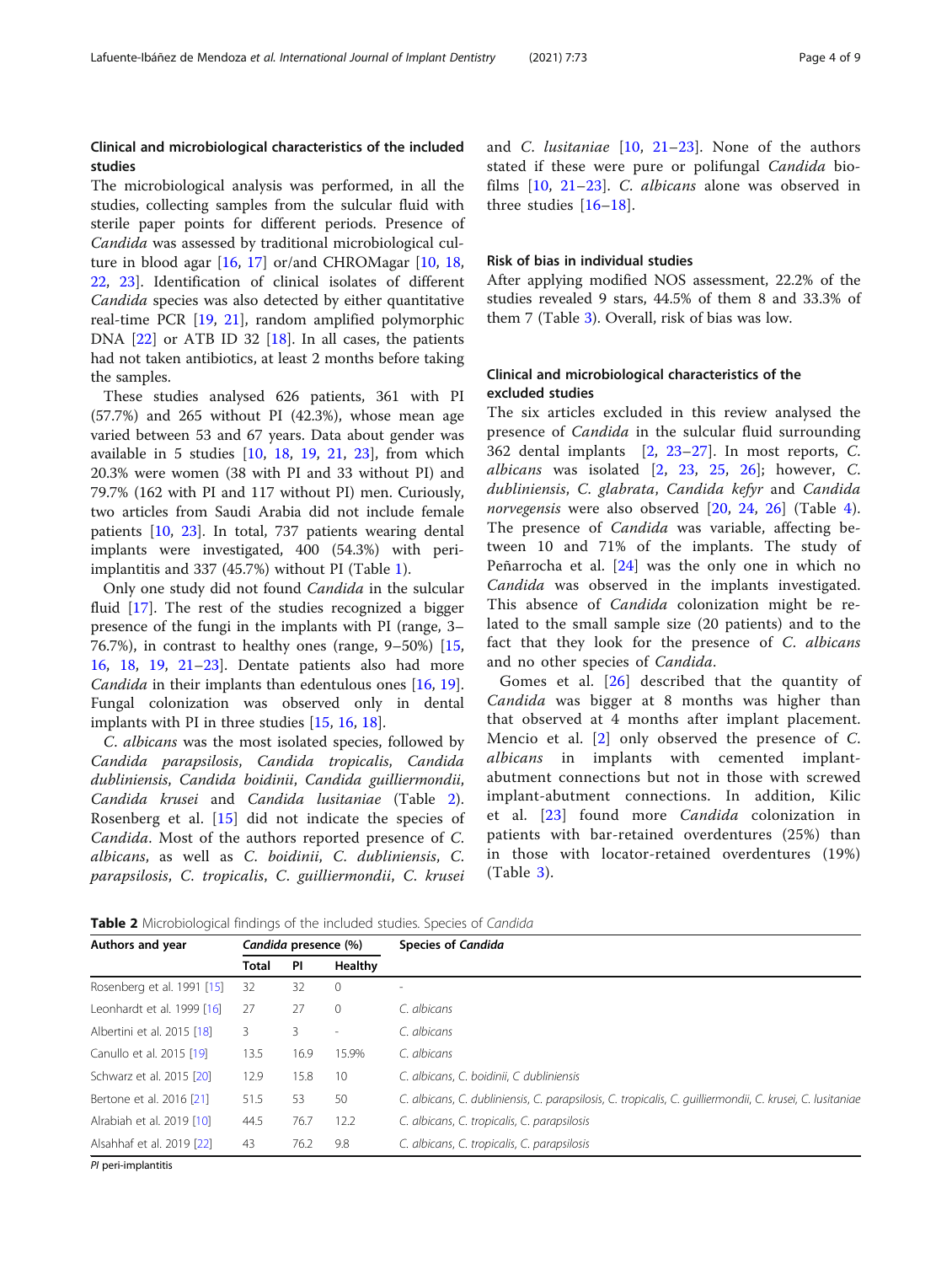| Authors, year               | Type of      | Newcastle-Ottawa Scale (NOS) |              |                   |  |  |
|-----------------------------|--------------|------------------------------|--------------|-------------------|--|--|
|                             | study        | <b>Selection</b>             | Comparison   | Exposure/outcome  |  |  |
| Rosenberg et al. 1991 [15]  | Case-control | $\star\star$                 | $\star\star$ | $\star\star\star$ |  |  |
| Leonhardt et al. 1999 [16]  | Case-control | $\star\star$                 | $\star\star$ | $\star\star\star$ |  |  |
| Listgarten et al. 1999 [17] | Cohort       | $\star\star\star$            | $\star\star$ | $\star\star\star$ |  |  |
| Albertini et al. 2015 [18]  | Cohort       | $\star\star\star$            | $\star\star$ | $\star\star\star$ |  |  |
| Canullo et al. 2015 [19]    | Case-control | $\star\star$                 | $\star\star$ | $\star\star\star$ |  |  |
| Schwarz et al. 2015 [20]    | Case-control | $\star\star\star$            | $\star\star$ | $\star\star\star$ |  |  |
| Bertone et al. 2016 [21]    | Cohort       | $\star\star\star$            | $\star\star$ | $\star\star\star$ |  |  |
| Alrabiah et al. 2019 [10]   | Case-control | ****                         | $\star\star$ | $\star\star\star$ |  |  |
| Alsahhaf et al. 2019 [22]   | Case-control | ****                         | $\star\star$ | $\star\star\star$ |  |  |

<span id="page-4-0"></span>

| Table 3 Quality assessment of the included studies. NOS tool |  |  |  |  |  |  |
|--------------------------------------------------------------|--|--|--|--|--|--|
|--------------------------------------------------------------|--|--|--|--|--|--|

#### **Discussion**

Candida is a heterogeneous fungal genus composed by more than 150 species. Although some species of Candida coexist as human commensals, they can cause superficial and systemic infections under certain circumstances [[28](#page-7-0)]. Most candidiasis are caused by C. albicans, but in the recent years other non-C. albicans species have manifested a pathogenic capacity. Among the most frequently isolated from clinical specimens are Candida glabrata, C. parapsilosis and C. tropicalis [[29](#page-7-0)].

The pathogenicity of *Candida* responds to a set of virulence factors, including dimorphism, secretion of hydrolytic enzymes (proteases, lipases and haemolysins) and adhesion and biofilm formation on the mucous epithelium and on medical devices [[30,](#page-7-0) [31](#page-7-0)]. Formation of biofilms is a complex sequential process that depends on the invasive agent and the structure on which it is hosted [\[32\]](#page-7-0). Yeast colonization of biotic and abiotic surfaces is the first step in the development of biofilms, followed by cell division and microcolonies generation that contribute to the maturation of a biofilm characterized by the presence of hyphae and yeasts (sessile cells) embedded in an extracellular matrix and, finally, the detachment of some of these cells [\[33](#page-7-0)]. The release of planktonic cells into the environment allows them to colonize new surfaces and to develop new foci of candidiasis.

Because the diagnostic criteria of the peri-implant diseases have been in constant change, the diagnosis of peri-implantitis in the included studies have differed from one to another, due to being published over a long period of time, from 1991 to 2020. Yet most of the reviewed studies collected data about bleeding and/or suppuration on probing, probing depth and radiographic bone loss. Moreover, implant mobility and presence of keratinized mucosa was evaluated in three studies [[15](#page-7-0), [16,](#page-7-0) [20](#page-7-0), [21](#page-7-0)]. For all these reasons, although it cannot be guaranteed that all the implants studied in this work have been correctly categorized as healthy or diseased, the margin of error could not be very wide [[5,](#page-6-0) [34,](#page-7-0) [35\]](#page-7-0). In regards to the risk factor of PI, none of the studies excluded patients with history of periodontitis and two discarded smokers [[10,](#page-7-0) [22](#page-7-0)]. Still, only one of the nine selected articles did not state whether they found Candida or not [[17\]](#page-7-0).

According to the included studies of this review, implants with peri-implantitis (range, 3–76.7%) had a higher presence of *Candida* than those without periimplantitis (range, 9–50%). However, we do not know why prevalence of *Candida* was significantly bigger in the studies with individuals form Saudi Arabia [[10](#page-7-0), [22](#page-7-0)]. Since fungal assessment and sample size were similar to other studies [[16](#page-7-0), [18\]](#page-7-0), we believe these particular results may be related to special geographical and sociocultural

Table 4 Clinical data and microbiological findings of the excluded studies\*

| Authors and year (country)          | <b>Patients</b> | Isolation of Candida from clinical specimens |                                                    |  |  |
|-------------------------------------|-----------------|----------------------------------------------|----------------------------------------------------|--|--|
|                                     | (implants)      | %                                            | <b>Species</b>                                     |  |  |
| Kilic et al. 2014 (Turkey) [23]     | 37(37)          | 71                                           | C. albicans, C. glabrata, C. kefyr, C. norvegensis |  |  |
| Peñarrocha et al. 2015 (Spain) [24] | 20(43)          | 0                                            |                                                    |  |  |
| Canullo et al. 2015 (Italy) [25]    | 40 (80)         | 15                                           | C. albicans, C. dubliniensis                       |  |  |
| Gomes et al. 2017 (Brazil) [26]     | 14 (60)         |                                              | C. albicans, C. dubliniensis                       |  |  |
| Mencio et al. 2017 (Italy) [2]      | 20(50)          | 10                                           | C. albicans                                        |  |  |
| Ju et al. 2019 (South Korea) [27]   | 92 (92)         | 13                                           | $\overline{\phantom{a}}$                           |  |  |

\*These articles were excluded due to the absence of any peri-implant diagnostic criteria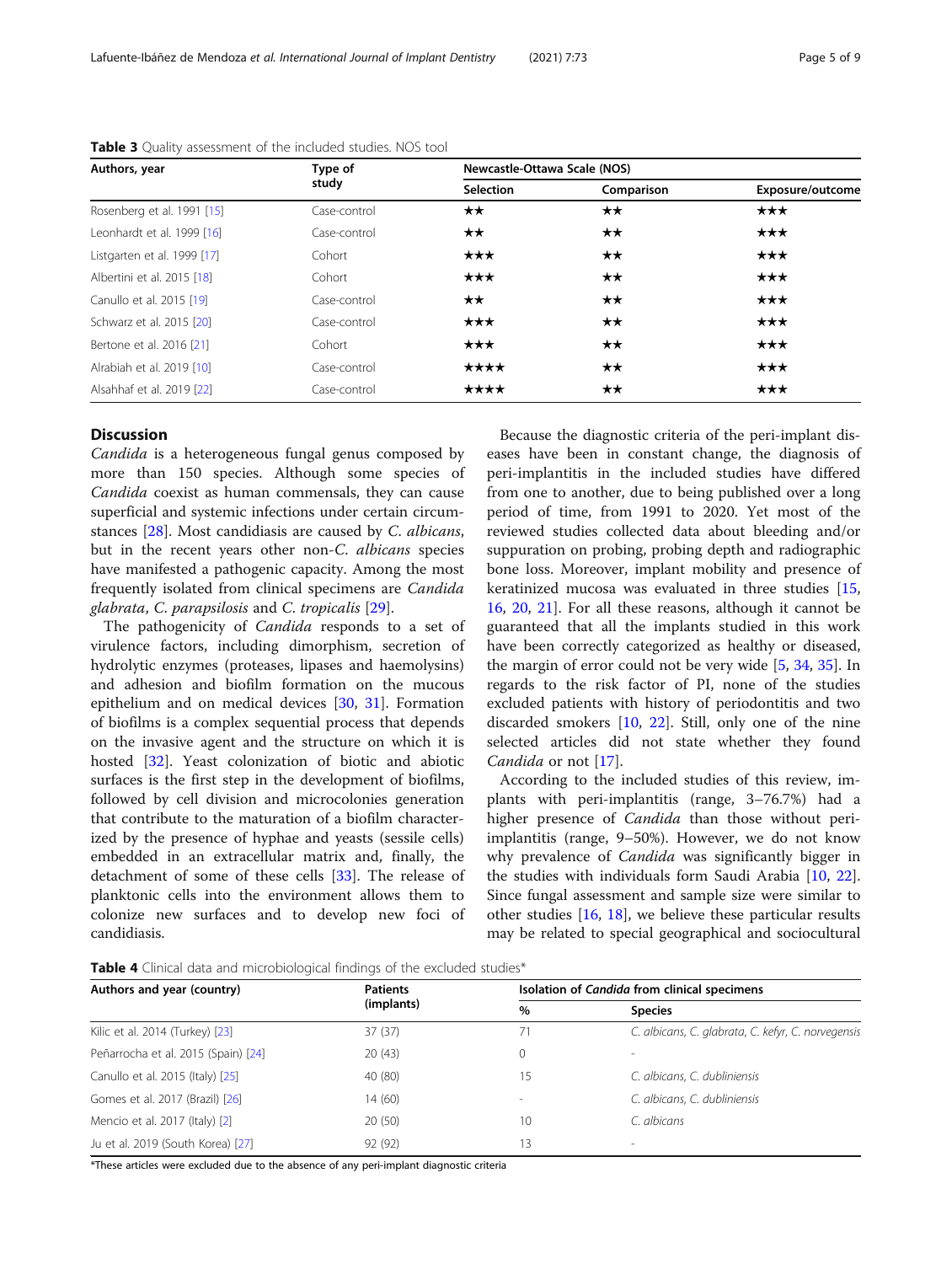factors, such as diet, and the fact that these authors excluded female patients and smokers [[10](#page-7-0), [22](#page-7-0)].

Moreover, the fact that 10–71% of implants, regardless of peri-implantitis, showed the presence of this fungus demonstrates that colonization of Candida in the periimplant environment is independent of the disease. Also, because a slightly higher number of patients with barretained overdentures had Candida, in contrast to locator-retained overdentures, time and hygiene of implants might also be important factors of fungal colonization.

Schwarz et al. [\[20\]](#page-7-0) were the sole authors to state a direct relationship between Candida and other microorganisms. Thereby, from three implants with PI, C. boidinii was isolated alongside Mycoplasma salivarum, Veillonella parvula, Porphyromonas gingivalis, Parvimonas micra and Tannerella forsythia in one of them, and in the other two, C. albicans was also found with V. parvula, T. forsythia, M. salivarum, P. gingivalis and P. micra. On the other hand, C. dubliniensis was accompanied by M. salivarum, V. parvula, Staphylococcus aureus, P. micra and T. forsythia in one healthy implant. The latter species of Candida, C. dubliniensis has been isolated from patients suffering from different oral pathologies, resembling C. albicans in many virulence factors including hypha formation and hydrolytic enzyme production [[36](#page-7-0), [37](#page-7-0)]. In this context, Candida colonization could be linked to the presence of other periodontopathogens, like T. forsythia, P. micra or P. gingivalis. Although the exact role of Candida in the beginning of the peri-implant disease is unknown, we believe that this fungus could play an important function in the latter stages of PI, when the bacterial microenvironment is already established, as demonstrated in experimental studies [[38](#page-7-0)].

Knowledge of the involvement of Candida infection in disorders of bone remodelling is limited, but it has been described in *Candida* arthritis and osteomyelitis [\[39](#page-7-0), [40\]](#page-7-0), nosological entities described very rarely in the jaws [\[41](#page-7-0), [42\]](#page-7-0). Candida arthritis and osteomyelitis develop by haematogenous invasion, mainly in patients with immunodeficiency, being C. albicans is usually the most frequently isolated, although C. tropicalis, C. glabrata and C. parapsilosis has also been isolated [\[40\]](#page-7-0). As in the latter processes, Candida would act as a modifying agent in chronic inflammation around dental implants that activates the bone resorption response.

Anaerobiosis, as occurs in peri-implant pockets, can promote the virulence of *C. albicans*, increasing the activity of secreted aspartyl proteinases (Sap) [[43](#page-7-0)]. These Sap proteins are associated to Candida adherence, tissue damage and modulation of immune response, maintaining inflammatory stimuli that attract other periodontopathogens [\[44](#page-7-0), [45\]](#page-7-0). This role of Saps is important because the ability to form thick biofilms is easier for C. albicans, both under aerobic and anaerobic conditions, whereas for the rest of the species of *Candida*, growth is much greater only under aerobic conditions [[46\]](#page-7-0). C. albicans hyphae secrete candidalysin, a 31-amino-acid peptide toxin that damages the epithelial cells and has an immunomodulatory capacity by binding to epidermal growth factor receptor (ErbB1 or Her1) [[47\]](#page-7-0). Yeast and hyphal morphologies are present during asymptomatic C. albicans colonization of human mucosal surfaces. However, hypha formation can lead to candidalysin secretion, tissue damage and immune modulation (Fig. [2](#page-6-0)). Furthermore, C. albicans 95-kDa metallopeptidase, localized in cell wall, owns the capacity to destroy different elements of the peri-implant soft and hard tissues like type I collagen (connective tissue, alveolar bone and cement), type IV collagen (basement membrane of the mucosa), fibronectin (periodontal ligament) and laminin (basement membrane of the mucosa and cement) [[48](#page-7-0)–[50\]](#page-8-0).

Interestingly, one study [\[22\]](#page-7-0) pointed that patients with dental implants in which Candida was isolated, also had a higher presence of these fungi at the buccal, lingual and palatal mucosa. Although this study did not differentiate between implants with and without PI, it evidences the existence of an oral reservoir for *Candida* that facilitates the entry of this fungus into the peri-implant sulcus.

This systematic review has limitations. First, only nine studies analysed the presence of Candida in patients with peri-implantitis including very heterogeneous samples (range, 20–126 studied specimens). Second, few studies reported the number of Candida colonyforming units (CFU), which is a fundamental data for the mycological analysis  $[9, 51]$  $[9, 51]$  $[9, 51]$  $[9, 51]$ . Alrabiah et al.  $[10]$  $[10]$ showed significant differences in the quantity of Candida between specimens from patients suffering PI (3147.54 CFU/mL) and from patients without PI  $(496.68 \pm 100.2 \text{ CFU/mL})$ . These findings are similar to those found by Alsahhaf et al. [\[22](#page-7-0)] (2316.26 vs 177.6 CFU/ml). Third, it was impossible to analyse the differences of Candida in patients with PI, regarding the type, composition, design and surface of the implants, because only Leonhardt et al.  $[16]$  $[16]$ , said that their implants were Nobel Biocare AB (Gothenburg, Sweden). We are convinced of the importance of studying the implant characteristics, since they can be strongly related to colonization and infection, according to how they allow Candida adherence. There is a strong association between implant properties and microbial adhesion, titanium being one of the most resistant to Candida colonization and biofilm development [[8\]](#page-6-0). Moreover, there is a considerable heterogeneity of the selected studies regarding the microbial methods and study design then results obtained from different microbiological methods did not allow for a direct comparison.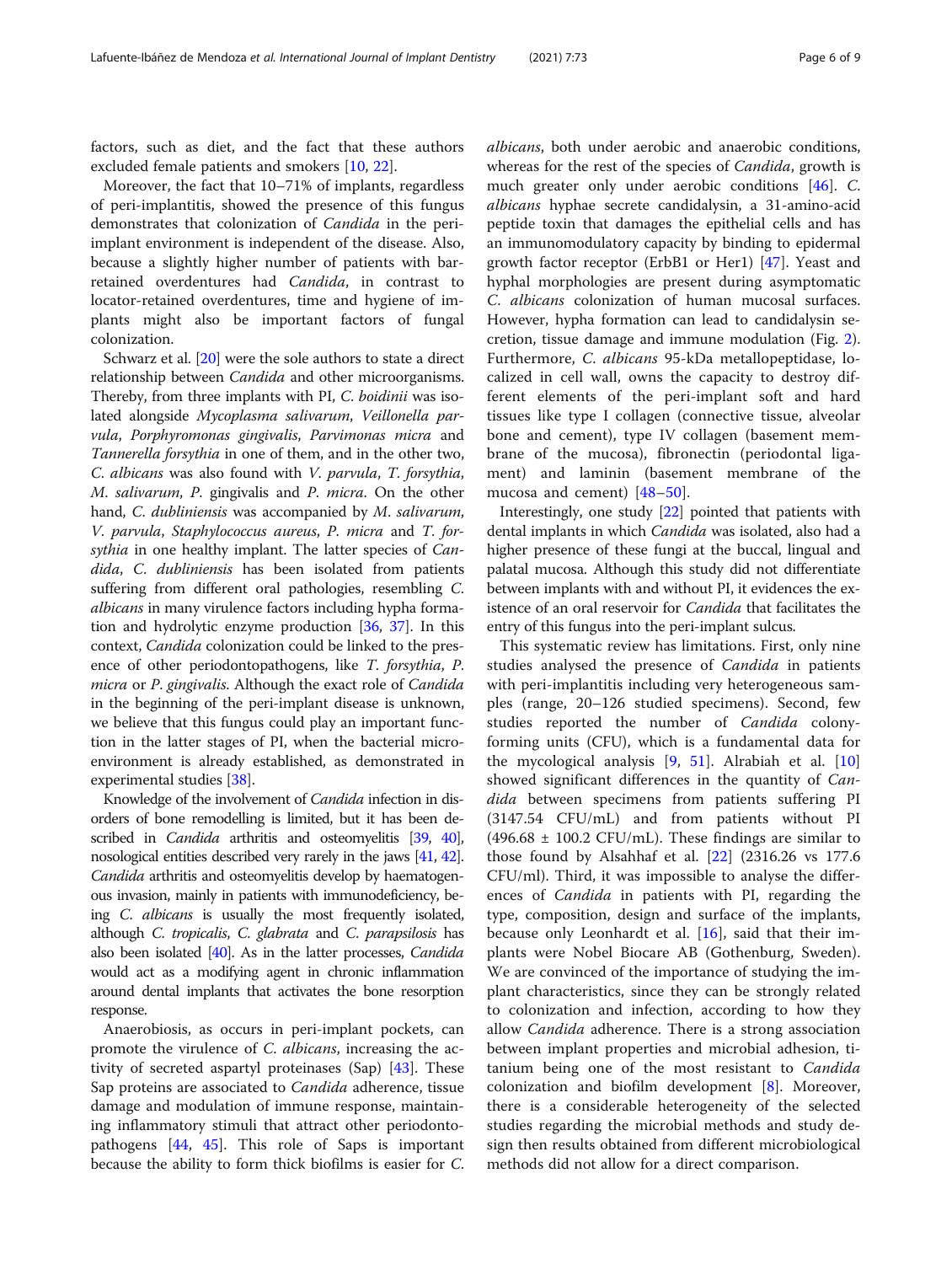<span id="page-6-0"></span>

### Conclusions

In summary, Candida is a common inhabitant of the peri-implant sulcular sulcus microbial environment, both in healthy implants and in those from people suffering from PI. However, Candida presence is more common in peri-implantitis. This presence and the Candida concentrations in the peri-implant tissue can be related to the lapse of time dental implants have been in the oral cavity. In addition, the quantity of Candida in the sulcular fluid surrounding the implants might rely on the presence of other periodontopathogens, such as V. parvula, T. forsythia, M. salivarum, P. gingivalis or P. micra. Although, C. albicans, C. parapsilosis and C. tropicalis are the most common species in periimplantitis, others have also been identified, such as C. dubliniensis, C. boidinii, C. guilliermondii, C. krusei and C. lusitaniae, but in a very low frequency. Betterdesigned studies are needed, with larger patient samples, to unravel whether there is a relevant role for Candida in the etiopathogenesis of peri-implantitis and dental implant failure.

#### Acknowledgements

Not applicable

#### Authors' contributions

ILIM made substantial contributions to the conception and design of the work and acquisition, analysis, and interpretation of data. ACCG contributed to the conception of the work and of data. GQA contributed to interpretation of data and substantively revised the draft. JMAU made substantial contributions to the conception of the work, interpretation of data, and substantively revised the draft. The authors read and approved the final manuscript.

#### Funding

This research did not receive any specific grant from funding agencies in the public, commercial or not-for-profit sectors. The authors have no conflict of interest related to the study.

#### Availability of data and materials

All data generated or analysed during this study are included in this published article [and its supplementary information files].

#### **Declarations**

Ethics approval and consent to participate Not applicable.

#### Consent for publication

Not applicable.

#### Competing interests

Irene Lafuente-Ibáñez de Mendoza, Amaia Cayero-Garay, Guillermo Quindós-Andrés and José Manuel Aguirre-Urizar declare that they have no competing interests.

#### Author details

<sup>1</sup>Department of Stomatology II, University of the Basque Country (UPV/EHU), Barrio Sarriena s/n, 48940 Leioa, Vizcaya, Spain. <sup>2</sup>Department of Immunology Microbiology and Parasitology, University of the Basque Country (UPV/EHU), Leioa, Vizcaya, Spain.

#### Received: 9 February 2021 Accepted: 30 March 2021 Published online: 17 June 2021

#### References

- 1. Karoussis IK, Salvi GE, Heitz-Mayfield LJ, Brägger U, Hämmerle CH, Lang NP. Long-term implant prognosis in patients with and without a history of chronic periodontitis: a 10-year prospective cohort study of the ITI® Dental Implant System. Clin Oral Implants Res. 2003;14(3):329–39. [https://doi.org/1](https://doi.org/10.1034/j.1600-0501.000.00934.x) [0.1034/j.1600-0501.000.00934.x](https://doi.org/10.1034/j.1600-0501.000.00934.x).
- 2. Mencio F, De Angelis F, Papi P, Rosella D, Pompa G, Di Carlo S. A randomized clinical trial about presence of pathogenic microflora and risk of peri-implantitis: comparison of two different types of implant-abutment connections. Eur Rev Med Pharmacol Sci. 2017;21(7):1443–51.
- Schwarz F, Derks J, Monje A, Wang HL. Peri-implantitis. J Clin Periodontol. 2018;45:S246–66. <https://doi.org/10.1111/jcpe.12954>.
- 4. Berglundh T, Zitzmann NU, Donati M. Are peri-implantitis lesions different from periodontitis lesions? J Clin Paeriodontol. 2011;38:188–202. [https://doi.](https://doi.org/10.1111/j.1600-051X.2010.01672.x) [org/10.1111/j.1600-051X.2010.01672.x.](https://doi.org/10.1111/j.1600-051X.2010.01672.x)
- 5. Persson GR, Renvert S. Cluster of bacteria associated with periimplantitis. Clin Implant Dent Rel Res. 2014;16(6):783–93. [https://doi.](https://doi.org/10.1111/cid.12052) [org/10.1111/cid.12052.](https://doi.org/10.1111/cid.12052)
- 6. Bürgers R, Hahnel S, Reichert TE, Rosentritt M, Behr M, Gerlach T, et al. Adhesion of Candida albicans to various dental implant surfaces and the influence of salivary pellicle proteins. Acta Biomat. 2010;6(6):2307–13. <https://doi.org/10.1016/j.actbio.2009.11.003>.
- 7. Cobo F, Rodríguez-Granger J, Sampedro A, Aliaga-Martínez L, Navarro-Marí JM. Candida prosthetic joint infection. A review of treatment methods. J Bone Joint Inf. 2017;2(2):114–21. [https://doi.org/10.7150/jbji.17699.](https://doi.org/10.7150/jbji.17699)
- 8. De-la-Pinta I, Cobos M, Ibarretxe J, Montoya E, Eraso E, Guraya T, et al. Effect of biomaterials hydrophobicity and roughness on biofilm development.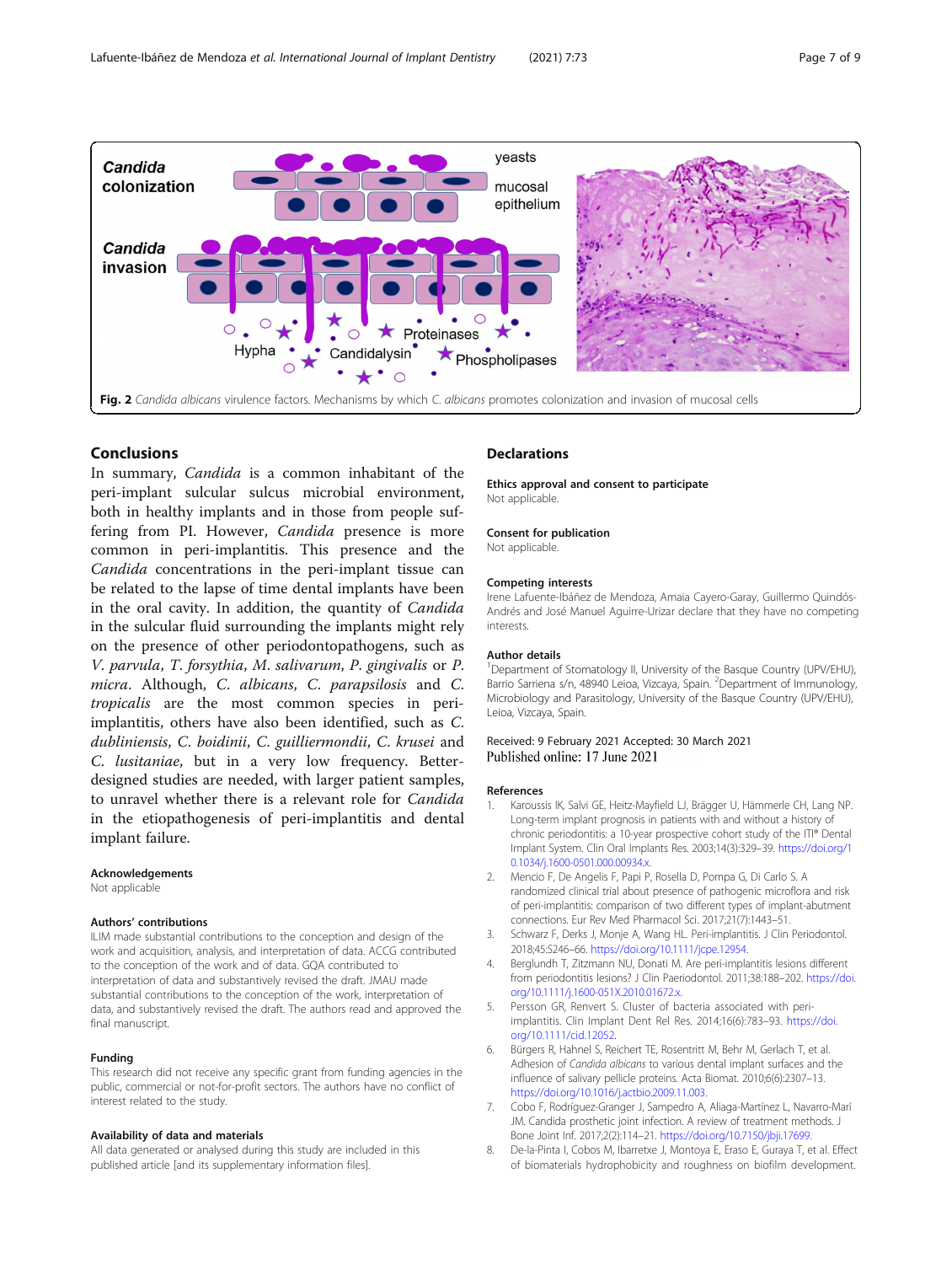<span id="page-7-0"></span>J Mater Sci Mater Med. 2019;30(7):77. [https://doi.org/10.1007/s10856-01](https://doi.org/10.1007/s10856-019-6281-3) [9-6281-3](https://doi.org/10.1007/s10856-019-6281-3).

- 9. Aguirre-Urizar JM. Candidiasis orales. Rev Iberoam Micol. 2002;19(1):17–21.
- 10. Alrabiah M, Alshagroud RS, Alsahhaf A, Almojaly SA, Abduljabbar T, Javed F. Presence of Candida species in the subgingival oral biofilm of patients with peri-implantitis. Clin Implants Dent Relat Res. 2019;21(4):781–5.
- 11. Urzúa B, Hermosilla G, Gamonal J, Morales-Bozo I, Canals M, Barahona, et al. Yeast diversity in the oral microbiota of subjects with periodontitis: Candida albicans and Candida dubliniensis colonize the periodontal pockets. Sabouraudia. 2008;46(8):783–93. [https://doi.org/10.1080/13693780802](https://doi.org/10.1080/13693780802060899) [060899](https://doi.org/10.1080/13693780802060899).
- 12. De la Torre J, Quindós G, Marcos-Arias C, Marichalar-Mendia X, Gainza ML, Eraso E, et al. Oral Candida colonization in patients with chronic periodontitis. Is there any relationship? Rev Iberoam Micol. 2018;35(3):134–9. <https://doi.org/10.1016/j.riam.2018.03.005>.
- 13. Moher D, Liberati A, Tetzlaff J, Altman DG. Preferred reporting items for systematic reviews and meta-analyses: the PRISMA statement. An Int Med. 2009;151(4):264–9. [https://doi.org/10.7326/0003-4819-151-4-2009081](https://doi.org/10.7326/0003-4819-151-4-200908180-00135) [80-00135](https://doi.org/10.7326/0003-4819-151-4-200908180-00135).
- 14. Wells GA, Tugwell P, O'Connell D, Welch V, Peterson J, Shea B et al. The Newcastle-Ottawa Scale (NOS) for assessing the quality of nonrandomized studies in meta-analyses (2015). Retrieved from [http://www.ohri.ca/progra](http://www.ohri.ca/programs/clinical_epidemiology/oxford.asp) [ms/clinical\\_epidemiology/oxford.asp](http://www.ohri.ca/programs/clinical_epidemiology/oxford.asp)
- 15. Rosenberg ES, Torosian JP, Slots J. Microbial differences in 2 clinically distinct types of failures of osseointegrated implants. Clin Oral Implants Res. 1991;2(3):135–44. <https://doi.org/10.1034/j.1600-0501.1991.020306.x>.
- 16. Leonhardt Å, Renvert S, Dahlén G. Microbial findings at failing implants. Clin Oral Implants Res. 1999;10(5):339–45. [https://doi.org/10.1034/j.1600-0501.1](https://doi.org/10.1034/j.1600-0501.1999.100501.x) [999.100501.x.](https://doi.org/10.1034/j.1600-0501.1999.100501.x)
- 17. Listgarten MA, Lai CH. Comparative microbiological characteristics of failing implants and periodontally diseased teeth. J Periodontol. 1999;70(4):431–7. [https://doi.org/10.1902/jop.1999.70.4.431.](https://doi.org/10.1902/jop.1999.70.4.431)
- 18. Albertini M, López-Cerero L, O'Sullivan MG, Chereguini CF, Ballesta S, Ríos, et al. Assessment of periodontal and opportunistic flora in patients with peri-implantitis. Clin Oral Implants Res. 2015;26(8):937–41. [https://doi.org/1](https://doi.org/10.1111/clr.12387) [0.1111/clr.12387](https://doi.org/10.1111/clr.12387).
- 19. Canullo L, Peñarrocha-Oltra D, Covani U, Rossetti PHO. Microbiologic and clinical findings of implants in healthy condition and with peri-implantitis. Int J Oral Maxillofac Implants. 2015;30(4):834–42. [https://doi.org/10.11607/](https://doi.org/10.11607/jomi.3947) [jomi.3947](https://doi.org/10.11607/jomi.3947).
- 20. Canullo L, Penarrocha-Oltra D, Soldini C, Mazzocco F, Penarrocha M, Covani U. Microbiological assessment of the implant-abutment interface in different connections: cross-sectional study after 5 years of functional loading. Clin Oral Implants Res. 2015;26(4):426–34. [https://doi.org/10.1111/clr.12383.](https://doi.org/10.1111/clr.12383)
- 21. Schwarz F, Becker K, Rahn S, Hegewald A, Pfeffer K, Henrich B. Real-time PCR analysis of fungal organisms and bacterial species at peri-implantitis sites. Int J Implant Dent. 2015;1(1):9. <https://doi.org/10.1186/s40729-015-0010-6>.
- 22. Bertone AM, Rosa AC, Nastri N, Santillán HD, Ariza Y, Iovannitti CA, et al. Genetic-relatedness of peri-implants and buccal Candida albicans isolates determined by RAPD-PCR. Acta Odonto Lat. 2016;29(3):197–205.
- 23. Alsahhaf A, Al-Aali KA, Alshagroud RS, Alshiddi IF, Alrahlah A, Abduljabbar T, et al. Comparison of yeasts species in the subgingival oral biofilm of individuals with type 2 diabetes and peri-implantitis and individuals with peri-implantitis without diabetes. J Periodontol. 2019;90(12):1383–9. [https://](https://doi.org/10.1002/JPER.19-0091) [doi.org/10.1002/JPER.19-0091.](https://doi.org/10.1002/JPER.19-0091)
- 24. Kilic K, Koc AN, Tekinsen FF, Yildiz P, Kilic D, Zararsiz G, et al. Assessment of Candida species colonization and denture-related stomatitis in bar-and locator-retained overdentures. J Implantol. 2014;40(5):549–56. [https://doi.](https://doi.org/10.1563/AAID-JOI-D-12-00048) [org/10.1563/AAID-JOI-D-12-00048.](https://doi.org/10.1563/AAID-JOI-D-12-00048)
- 25. Peñarrocha-Oltra D, Rossetti PH, Covani U, Galluccio F, Canullo L. Microbial leakage at the implant-abutment connection due to implant insertion maneuvers: cross-sectional study 5 years postloading in healthy patients. J Oral Implantol. 2015;41(6):e292–6. [https://doi.org/10.1563/aa](https://doi.org/10.1563/aaid-joi-D-14-00235) [id-joi-D-14-00235](https://doi.org/10.1563/aaid-joi-D-14-00235).
- 26. Gomes JA, Sartori IA, Able FB, de Oliveira Silva TS, do Nascimento C. Microbiological and clinical outcomes of fixed complete-arch mandibular prostheses supported by immediate implants in individuals with history of chronic periodontitis. Clin Oral Implants Res. 2017;28(6):734–41. [https://doi.](https://doi.org/10.1111/clr.12871) [org/10.1111/clr.12871.](https://doi.org/10.1111/clr.12871)
- 27. Ju HM, Ahn YW, Jeong SH, Jeon HM, Kim KH, Song BS, et al. Characteristics of patients who perceive dental treatment as a cause of oral mucosal

lesions. J Oral Sci. 2019;61(3):468–74. [https://doi.org/10.2334/josnusd.18-](https://doi.org/10.2334/josnusd.18-0292) [0292.](https://doi.org/10.2334/josnusd.18-0292)

- 28. Araújo D, Henriques M, Silva S. Portrait of Candida species biofilm regulatory network genes. Trend Microbiol. 2017;25(1):62–75. [https://doi.org/10.1016/j.](https://doi.org/10.1016/j.tim.2016.09.004) [tim.2016.09.004](https://doi.org/10.1016/j.tim.2016.09.004).
- 29. Quindós G, Marcos-Arias C, San-Millán R, Mateo E, Eraso E. The continuous changes in the aetiology and epidemiology of invasive candidiasis: from familiar Candida albicans to multiresistant Candida auris. Int Microbiol. 2018; 21(3):107–17. <https://doi.org/10.1007/s10123-018-0014-1>.
- 30. Berman J, Sudbery PE. Candida albicans: a molecular revolution built on lessons from budding yeast. Nat Rev Genet. 2002;3(12):918–30. [https://doi.](https://doi.org/10.1038/nrg948) [org/10.1038/nrg948.](https://doi.org/10.1038/nrg948)
- 31. Mayer FL, Wilson D, Hube B. Candida albicans pathogenicity mechanisms. Virulence. 2013;4(2):119–28. <https://doi.org/10.4161/viru.22913>.
- 32. Nobile CJ, Fox EP, Nett JE, Sorrells TR, Mitrovich QM, Hernday AD, et al. A recently evolved transcriptional network controls biofilm development in Candida albicans. Cell. 2012;148(1-2):126–38. [https://doi.org/10.1016/j.cell.2](https://doi.org/10.1016/j.cell.2011.10.048) [011.10.048](https://doi.org/10.1016/j.cell.2011.10.048).
- 33. Finkel JS, Mitchell AP. Genetic control of Candida albicans biofilm development. Nat Rev Microbiol. 2012;9(2):109–18.
- 34. Kumar PS, Mason MR, Brooker MR, O'Brien K. Pyrosequencing reveals unique microbial signatures associated with healthy and failing dental implants. J Clin Periodontol. 2012;39(5):425–33. [https://doi.org/10.1111/j.1600-051X.2](https://doi.org/10.1111/j.1600-051X.2012.01856.x) [012.01856.x](https://doi.org/10.1111/j.1600-051X.2012.01856.x).
- 35. Carcuac O, Berglundh T. Composition of human peri-implantitis and periodontitis lesions. J Dent Res. 2014;93(11):1083–8. [https://doi.org/10.1177/](https://doi.org/10.1177/0022034514551754) [0022034514551754](https://doi.org/10.1177/0022034514551754).
- 36. Gutiérrez J, Morales P, González MA, Quindós G. Candida dubliniensis, a new fungal pathogen. J Basic Microbiol. 2002;42(3):207–27. [https://doi.org/10.1](https://doi.org/10.1002/1521-4028(200206)42:3<207::AID-JOBM207>3.0.CO;2-C) [002/1521-4028\(200206\)42:3<207::AID-JOBM207>3.0.CO;2-C.](https://doi.org/10.1002/1521-4028(200206)42:3<207::AID-JOBM207>3.0.CO;2-C)
- 37. Sahand IH, Maza JL, Eraso E, Montejo M, Moragues MD, Aguirre JM, et al. Evaluation of CHROM-Pal medium for the isolation and direct identification of Candida dubliniensis in primary cultures from the oral cavity. J Med Microbiol. 2009;58:1437–42.
- 38. Cavalcanti YW, Wilson M, Lewis M, Del-Bel-Cury AA, da Silva WJ, Williams DW. Modulation of Candida albicans virulence by bacterial biofilms on titanium surfaces. Biofoul. 2016;32(2):123–34. [https://doi.org/10.1080/0892](https://doi.org/10.1080/08927014.2015.1125472) [7014.2015.1125472](https://doi.org/10.1080/08927014.2015.1125472).
- 39. Slenker AK, Keith SW, Horn DL. Two hundred and eleven cases of Candida osteomyelitis: 17 case reports and a review of the literature. Diagn Microbiol Infect Dis. 2012;73(1):89–93. [https://doi.org/10.1016/j.dia](https://doi.org/10.1016/j.diagmicrobio.2012.02.004) [gmicrobio.2012.02.004](https://doi.org/10.1016/j.diagmicrobio.2012.02.004).
- 40. Gamaletsou MN, Rammaert B, Bueno MA, Sipsas NV, Moriyama B, Kontoyiannis D, et al. Candida arthritis: analysis of 112 pediatric and adult cases. Open Forum Infect Dis. 2016;3(1):ofv207. <https://doi.org/10.1093/ofid/ofv207>.
- 41. Attie MD, Anderson IA, Portnof J. Mandibular osteomyelitis associated with Candida albicans in marijuana and heroin abusers. Ann Maxillofac Surg. 2018;8(2):355–7. [https://doi.org/10.4103/ams.ams\\_83\\_18](https://doi.org/10.4103/ams.ams_83_18).
- 42. Kaushal D, Sharma A, Kesarwani A, Kalita JM. Chronic Candida osteomyelitis of hard palate and nose: a diagnostic quandary. Med Mycol Case Rep. 2019; 24:1–4. <https://doi.org/10.1016/j.mmcr.2019.01.003>.
- 43. Rosa EAR, Rached RN, Ignácio SA, Rosa RT, da Silva WJ, Yau JYY, et al. Phenotypic evaluation of the effect of anaerobiosis on some virulence attributes of Candida albicans. J Med Microbiol. 2008;57(10):1277–81. [https://](https://doi.org/10.1099/jmm.0.2008/001107-0) [doi.org/10.1099/jmm.0.2008/001107-0](https://doi.org/10.1099/jmm.0.2008/001107-0).
- 44. Naglik JR, Challacombe SJ, Hube B. Candida albicans secreted aspartyl proteinases in virulence and pathogenesis. Microbiol Mol Biol Rev. 2003; 67(3):400–28. <https://doi.org/10.1128/MMBR.67.3.400-428.2003>.
- 45. Sardi JCO, Scorzoni L, Bernardi T, Fusco-Almeida AM, Giannini MM. Candida species: current epidemiology, pathogenicity, biofilm formation, natural antifungal products and new therapeutic options. J Med Microbiol. 2008; 62(1):10–24.
- 46. Thein ZM, Samaranayake YH, Samaranayake LP. In vitro biofilm formation of Candida albicans and non-albicans Candida species under dynamic and anaerobic conditions. Arch Oral Biol. 2007;52(8):761–7. [https://doi.org/10.101](https://doi.org/10.1016/j.archoralbio.2007.01.009) [6/j.archoralbio.2007.01.009](https://doi.org/10.1016/j.archoralbio.2007.01.009).
- 47. Naglik JR, Gaffen SL, Hube B. Candidalysin: Discovery and function in Candida albicans infections. Curr Opin Microbiol. 2019;52:100–9. [https://doi.](https://doi.org/10.1016/j.mib.2019.06.002) [org/10.1016/j.mib.2019.06.002](https://doi.org/10.1016/j.mib.2019.06.002).
- 48. Rodier MH, El Moudni B, Kauffmann-Lacroix C, Daniault G, Jacquemin JL. A Candida albicans metallopeptidase degrades constitutive proteins of